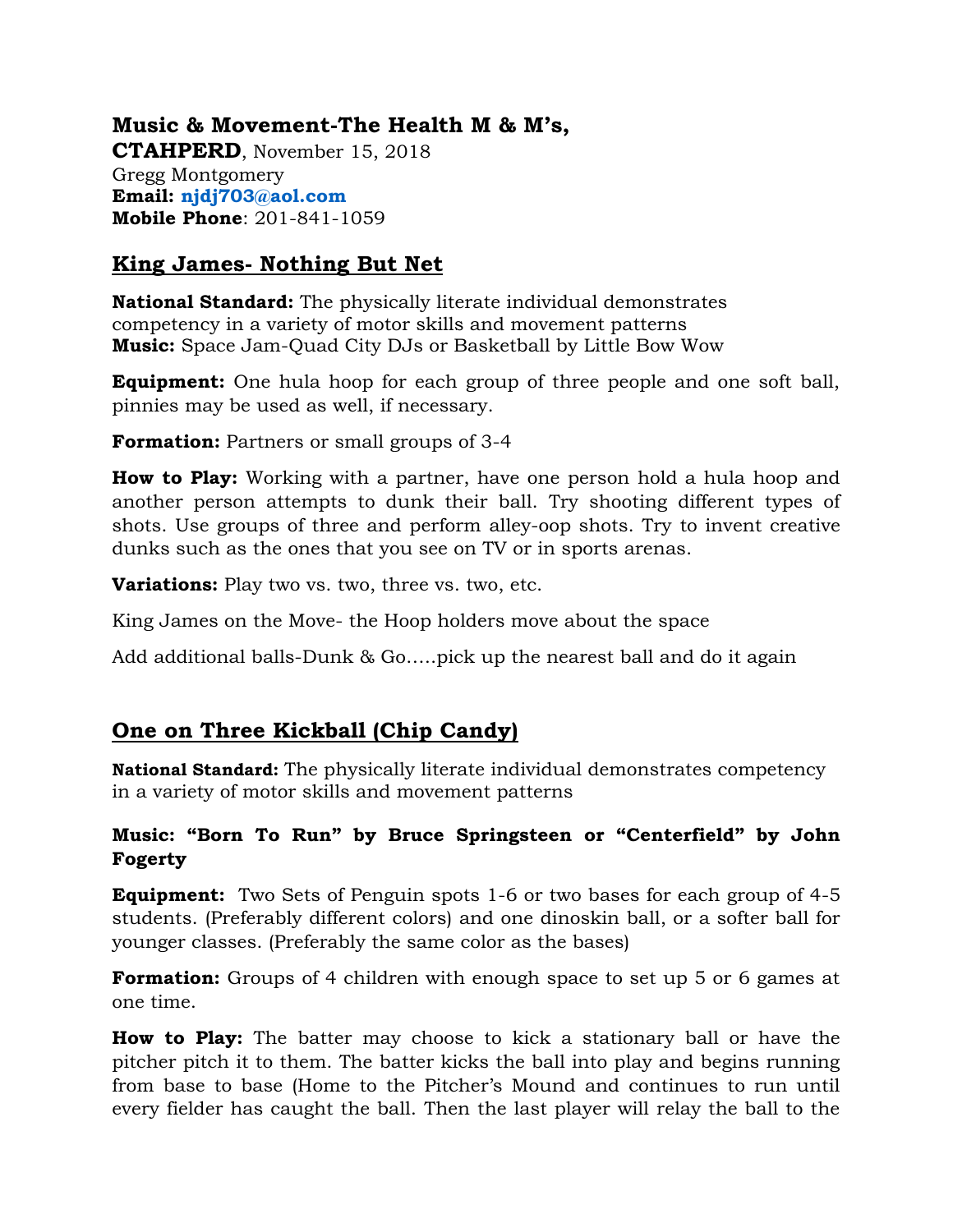catcher who tags home plate and shouts "OUT!" The batter scores a run for every base touched. The players then rotate to assume a new position and the next batter is up.

**Rotation:** 1. The Catcher becomes the batter. 2. The batter becomes the pitcher 3. Pitcher becomes the outfielder 4. Outfielder becomes the catcher.

**Organization:** Occasionally one may need to play this game as a one on fourgame should space preclude the additional game. Two bases are set up to include home plate and a pitcher's mound about 10-15 yards apart or less if needed. The players will take one of the four positions: Outfield, Pitcher, Batter, and Catcher. Note: Use two outfielders if needed for a group of five.

Rules: 1. The fielders may not run with the ball. They must throw it in. 2. The fielders must all catch the ball before throwing home. (This forces them to work on the double-play pivot or the outfielder-infielder relay.) 3. Three strikes and you are out! (Foul balls are all strikes, even on the third strike. 4. A ball caught in the air (Pop-Fly) is still in play it is not an out!

**Variations:** This game can be played as wiffleball, soccer, football, Frisbee, lacrosse, etc.

## **American Gladiators**

**National Standard:** The physically literate individual demonstrates competency in a variety of motor skills and movement patterns. **Music:** Indiana Jones & The Temple Of Doom

**Equipment:** Hampers Purchased from the Dollar Store, or Clean Garbage Cans to be used as Basketball Nets. Dinoskin Balls, Basketballs

**Formation:** Two vs. Two, Two vs. Three or Three vs. Three

**How to Play:** Play "Rock Paper Scissors" to determine which team begins in possession of the ball. Teammates must pass the ball to attempt to score a goal by tossing the ball into the hamper without having the ball intercepted by the opposing team. Players may not touch or grab the other team. No Basketball pressing allowed. Players must pass the ball to their team and move toward the goal without fouling the other team players. If the opponents intercept the ball near the Hamper they must take it back as in Half-Court Basketball and start the game anew.

**Variation:** Play the game using two hampers as in Full-court Basketball

\*\*Add the Basketballs to include Dribbling Skills. No Double Dribble or traveling allowed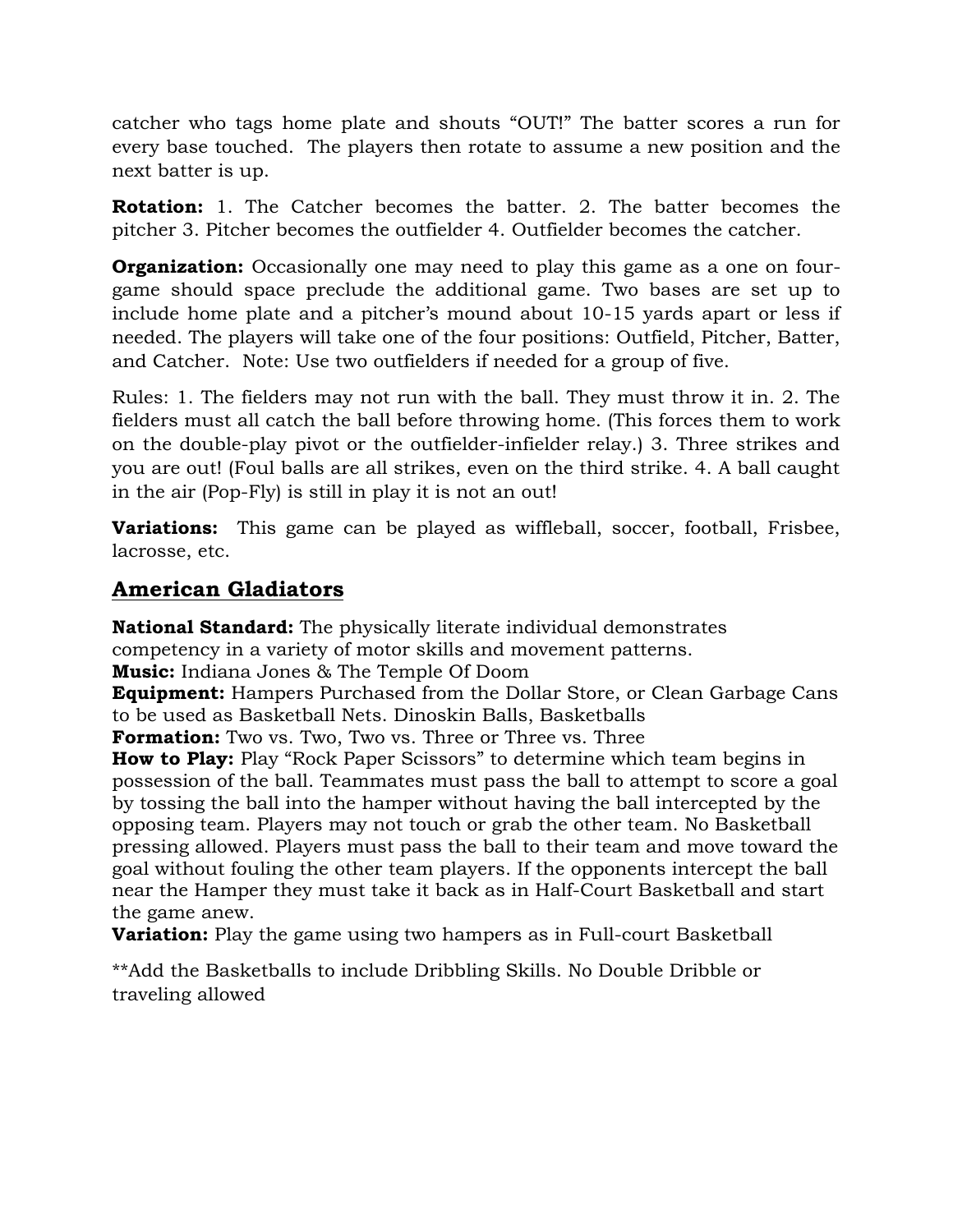## **West African Jumping Game**

**National Standard: Standard 5-** The physically literate individual recognizes the value of physical activity for health. enjoyment, challenge, self-expression and/or social interaction.

**Music:** African Big Noise

#### **Equipment:** None

**How to Play:** \*\*\*Choose a new partner or have the teacher designate the partners. Each partner needs to choose either "The Same" or "Different" Begin by having both partners Jump and Chant with both feet together while counting the numbers of each jump: One, two, three four, five, **SIX**. When they say the number SIX they must place one foot sticking out in front of them (without kicking their partner) If your foot and your partner's foot are near each other (Pointing toward your Partner's foot) that signifies that the person who chose "The Same" is the successful one. If their feet are not pointing toward each other than the person who chose "Different" is the successful one and receives a point

## **Jellyfish vs. Crabs (**Kevin Tiller)

**National Standard:** The physically literate individual demonstrates competency in a variety of motor skills and movement patterns.

**Music: "**Under The Sea"

#### **Equipment: Several 6' Parachutes**

**How to Play:** Four students hold onto a 6 ft. Parachute and attempt to catch other students who are moving on a Gym Scooter or traveling in a Crab or Bear crawl position. Once they get caught they move to another parachute and wait (Jogging in Place) until 3 more people get caught and then this new Jellyfish attempts to catch other Crabs.

**Caution:** Please do not jam the Parachute down on the head of the crabs to prevent neck injuries

**Variation:** If one gets caught they must perform a specific activity, e.g. Jog around the gym one time the return to the game.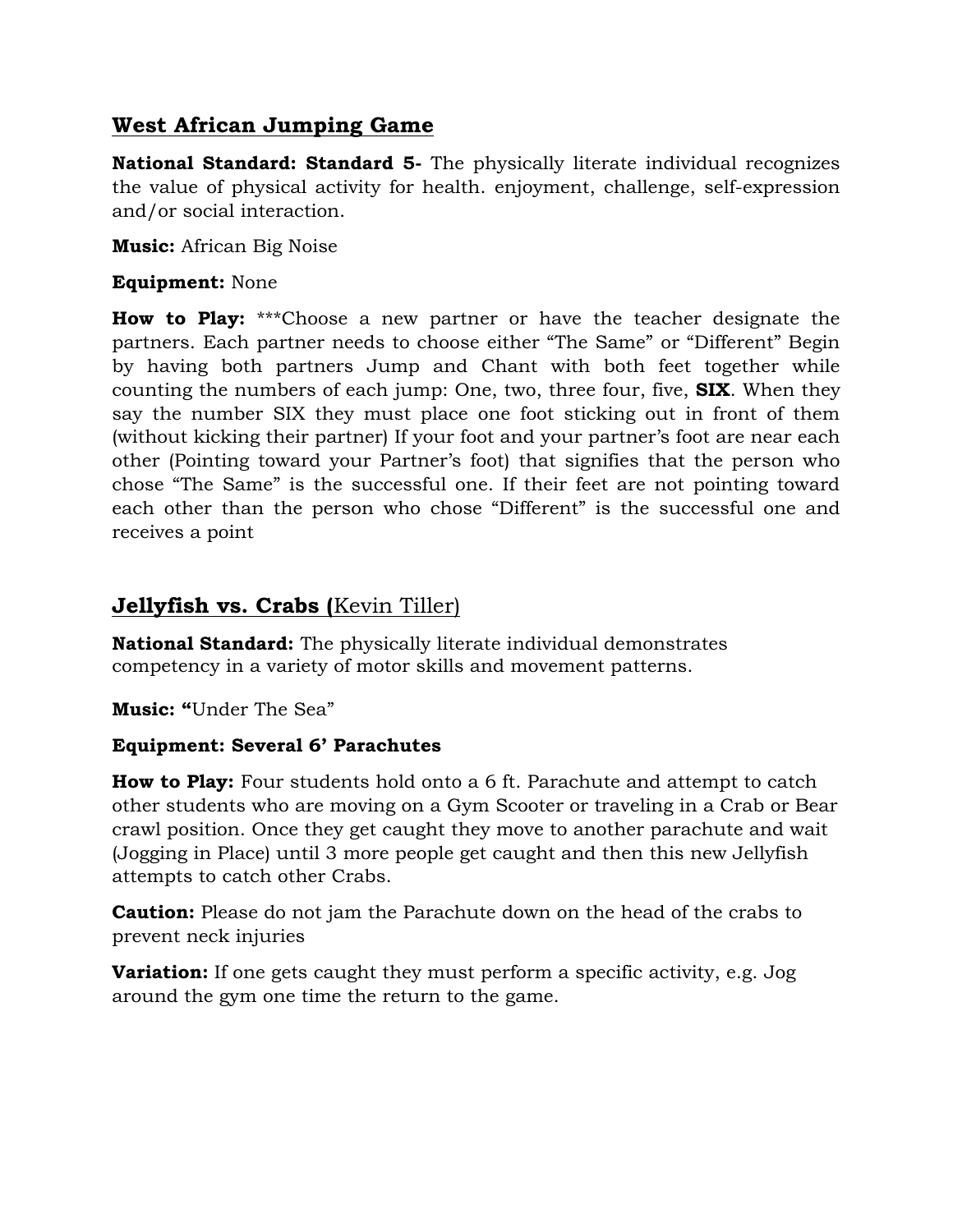# **Roller Ball (Chip Candy)**

**Equipment Needed:** Foam Reaction Balls

**Music:** Proud Mary by CCR

**How To Play:** Choose two teams and place them in front of the lines on each side or end of the gym. Give each team the same number of foam reaction or Foam Z balls. On the signal roll the balls towards the other team's line. Keep them near the floor and do not throw the ball up high. Each ball passing the line legally counts as a point for the opposing team. Players may not lie down on the floor to block the balls.

## **Drop 21**

**National Standard:** The physically literate individual demonstrates competency in a variety of motor skills and movement patterns.

#### **Music:**

**Equipment:** FlagHouse Jumbo Reaction Ball Item #18238 or FlagHouse Foam Z Balls Item # 14435

#### **Formation:** Partners

**How to Play:** Find a new partner. One partner will toss a Foam Reaction Ball about the height of a Basketball Rim and let it drop to the floor. (Do not throw it down!) When it bounces the other player may catch it on the first bounce if they wish or wait until it bounces more than once. The catcher will receive one point for each bounce. (E.g. If the ball bounces 3 times the catcher will receive 3 points.)The first player to receive 21 points is the winner. These balls do not always bounce straight since they have bumps on them. Therefore, it may be wise to only let them bounce a few times since they tend to take crazy bounces after a few times. If one misses the ball they receive zero points.

## **Roller Ball (Chip Candy)**

**Equipment Needed:** Foam Reaction Balls

**Music:** Proud Mary by CCR

**How To Play:** Choose two teams and place them in front of the lines on each side or end of the gym. Give each team the same number of foam reaction or Z balls. On the signal roll the balls towards the other team's line. Keep them near the floor and do not throw the ball up high. Each ball passing the line legally counts as a point for the opposing team. Players may not lie down on the floor to block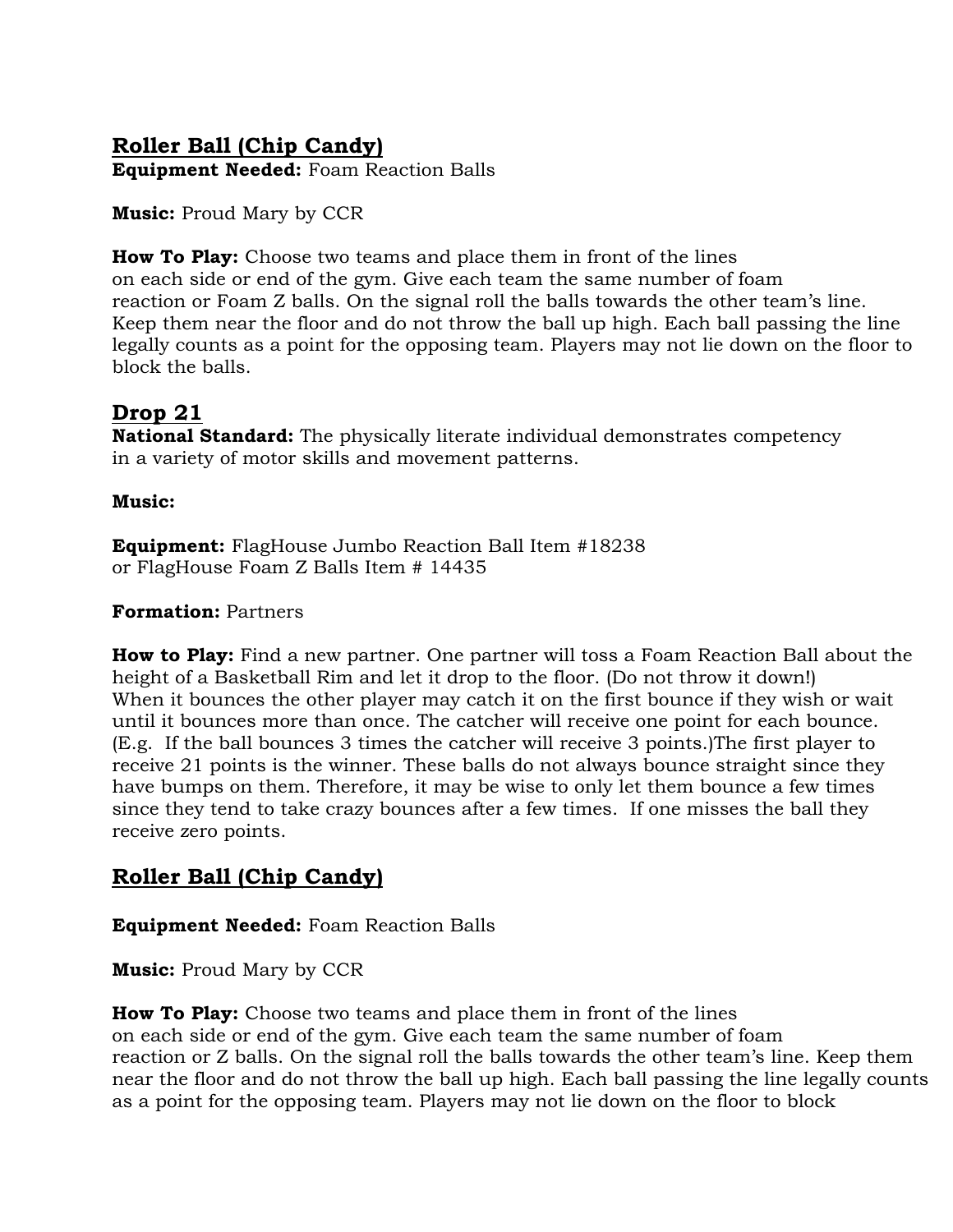#### the balls. **Mr./Ms. Grinch Tag**

**National Standard:** The physically literate individual demonstrates competency in a variety of motor skills and movement patterns.

**Music: "**You're A Mean One Mr. Grinch"

**Equipment:** Long Water Noodles

**Formation:** Scatter

**How to Play:** Choose one or two students to be Mr. Grinch. They will hold two water Noodles by the one end and keep the other ends close to the floor. They attempt to catch others by tagging (trapping) their legs **"gently"** with the noodles. Once you are tagged Mr. Grinch will drop the Noodles on the floor and you become the new "IT" Mr/Ms Grinch

**Note:** The objective for using two Noodles is to emphasize tagging, so as not to swing them around like a baseball bat or a Fly Swatter.

**Caution:** Do Not Smack other players with the Noodles. Keep the ends of the Noodles close to the floor at all times while traveling

**Variation:** Play the game in small groups of six players or play the game as Addition Tag.

## **Superheroes (Don Puckett)**

**National Standard**: The physically literate individual demonstrates competency in a variety of motor skills and movement patterns

**Music Needed:** Sabre Dance

**Equipment Needed:** One Alphabet Spot for each player and one small Bullying Awareness Ball. If you use an alphabet spot it's easier to recall where your space is located when you return with a ball

#### **Formation:** Scatter

**How to Play:** Each person begins in a personal space with their Alpha Spot on the floor And one small ball on their spot. On the signal, when the music begins Each person attempts to gather more balls by traveling over to someone else's spot and borrowing their ball and bringing it back to their own spot. When a player has acquired three balls on their plate they must freeze and hold their hands up in the air. When they do this they are one of the winners of the game and no one else Is allowed to remove any of their collection. Continue playing for a minute or two and see if there are more than one successful player by the end of the game.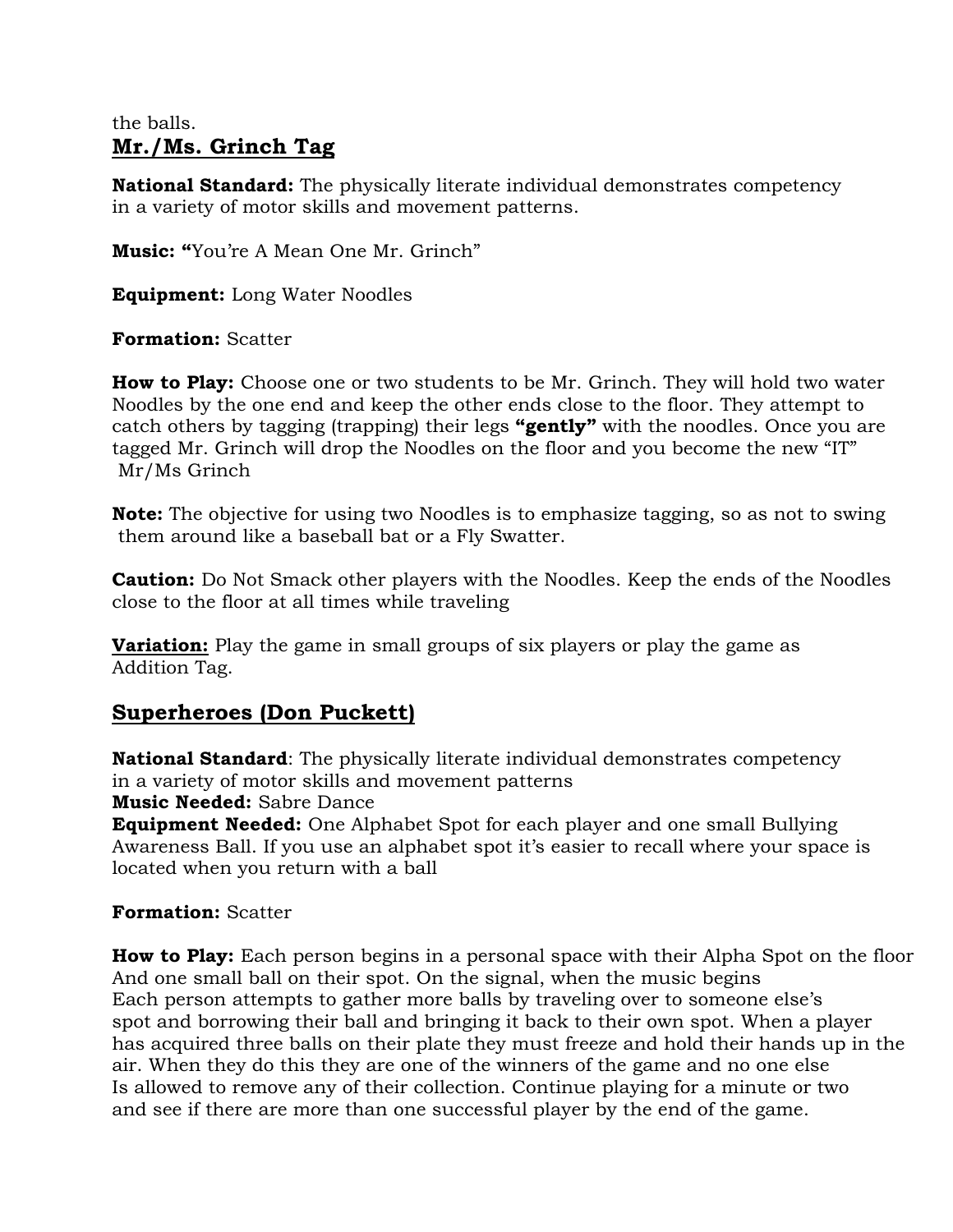# **Partner Noodles**

**National Standard:** The physically literate individual demonstrates competency in a variety of motor skills and movement patterns**. Music: Jump by the Pointer Sisters**

## **Equipment Needed: Pool Noodles**

**How to Play:** Find a "new" partner. Trade jobs after a few trials so that each partner has a turn with each activity.

- 1. Partner #1 holds the noodle low and then Partner #2 jumps or leaps over it. If they are successful raise it a little bit higher. Continue.
- 2. Hold it at an angle from waist to toes. Over or under.
- 3. Place your hands on the other side first then move your feet over.
- 4. Hold about chest level for Limbo then lower and lower.
- 5. Partner #1 holds the noodle low and walks toward Partner #2 then Partner #2 Jumps/leaps over the noodle.
- 6. Partner #1 runs and holds the noodle down low like a Ninja
- 7. Partner #1 can choose to hold it low or high and Partner #2 has to jump or duck. Be safe, you're next.
- 8. Partner #1 turns in a slow circle and when the noodle arrives Partner #2 will jump over it. Ask your partner if you can go faster or slower for the next few attempts.
- 9. Wiggle the noodle like a snake. Try not to get bitten.
- 10. Move the noodle back and forth towards your partner then away from them. Partner must decide when to start their move over the noodle.

## **Small Group Challenges-** Groups of three or four

**Large Group Challenges**. One partner remains in space and the other partner travels towards other noodles.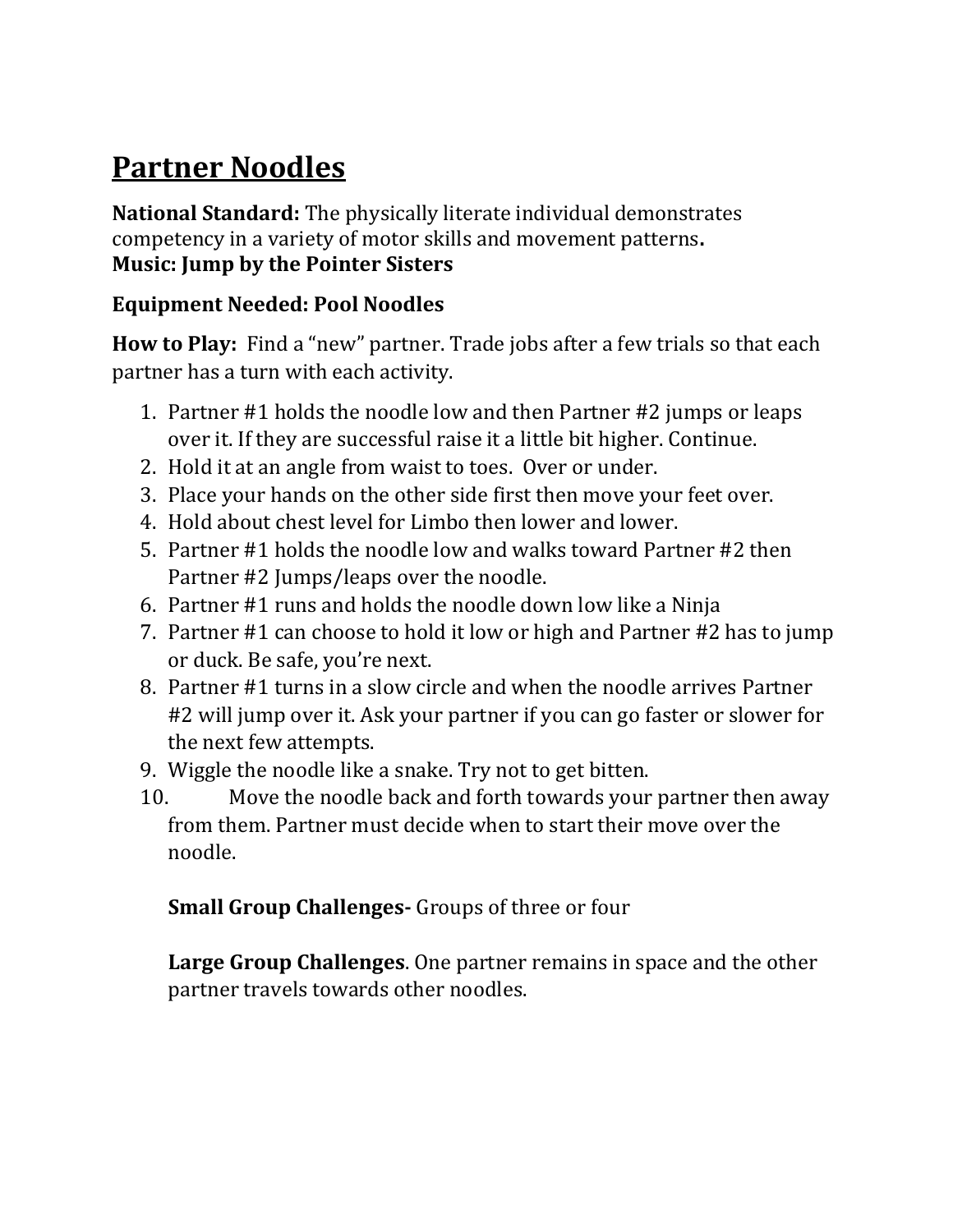Name: <u>\_\_\_\_\_\_\_\_\_\_\_\_\_\_\_\_\_\_\_\_\_\_</u>

# **Oodles of Noodles (from PE Central)**

1. Jump over your noodle that is placed on the floor

2. Do a "Fancy" Jump over the Noodle.

3. Hop over Noodle. (On one foot) \_\_\_\_\_\_\_\_

4. Leap over the Noodle (Start on one foot-Land on the other foot.

5. Place your hands on the floor next to the Noodle and transfer your weight by moving your feet to the opposite side.

6. Carry your Noodle around the gym or space. When the music stops freeze straddling it.\_\_\_\_\_\_\_\_

7. Make a Bridge over your Noodle. Feet on one side and hands on the other side\_\_\_\_\_\_\_\_\_

8. Pose as a statue, a guitar player, baseball player or as a giant "Smiley Face"  $\odot$ 

9. Move through the jungle like an elephant.

10. Move like a dinosaur with a long tail...

11. Move like a snake.\_\_\_\_\_\_\_\_\_\_

12. Move like a unicorn.

13. Find a safe place and shoot your Noodle up into the air like a rocket. Try to catch it as it falls back to earth.\_\_\_\_\_\_\_\_\_

14. be an airplane or a helicopter.

15. Ride it like a horse galloping around the gym or space.\_\_\_\_\_\_\_\_\_\_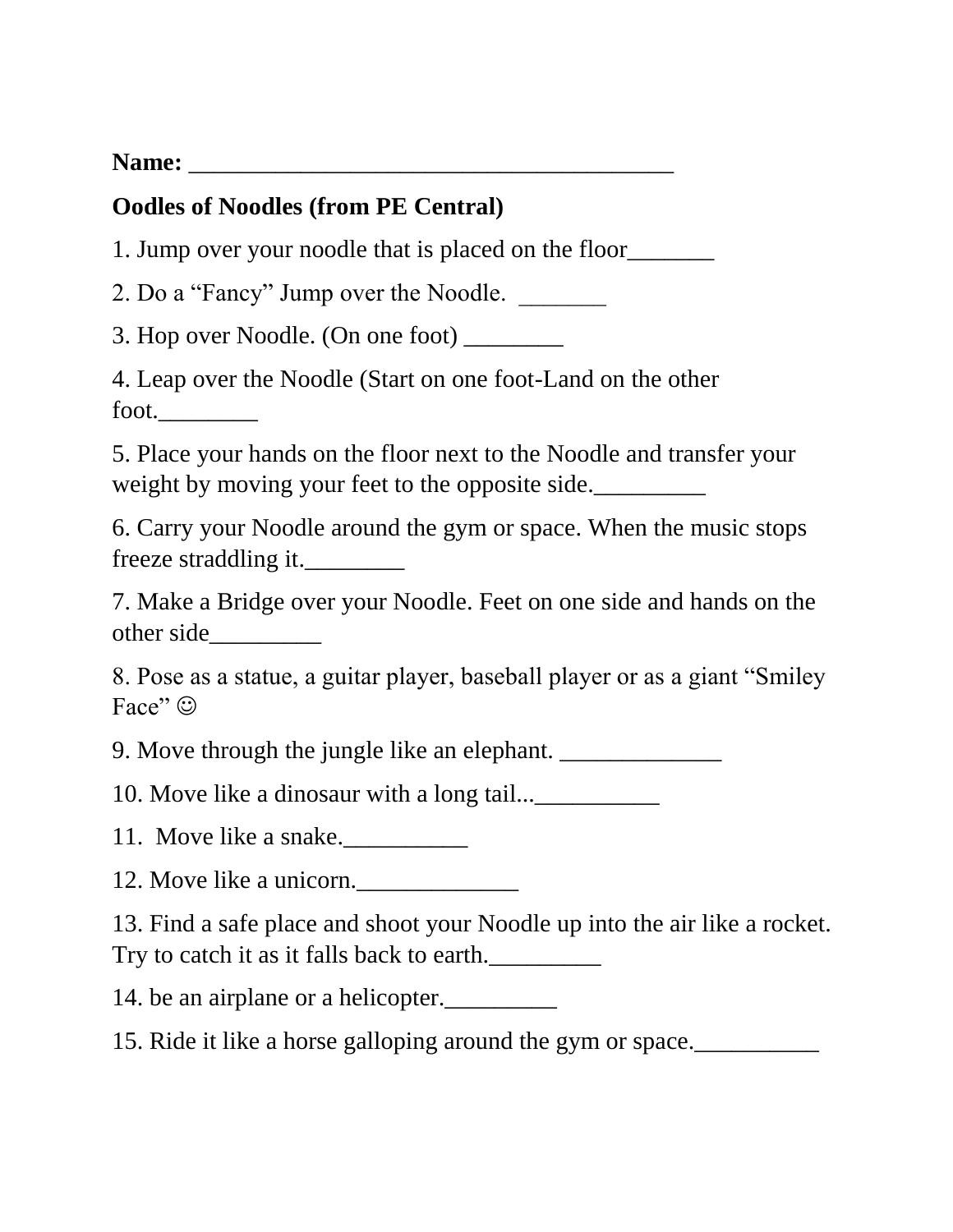## **Shake the Snake-(Original Idea is From "The New Games Book")**

**National Standard:** The physically literate individual demonstrates competency in a variety of motor skills and movement patterns.

**Music: "**Catch Us If You Can" by the Dave Clark Five

#### **Formation:** Scatter

**Equipment:** Pieces of Cut Yarn or Parachute Cord. Cut them in different lengths. Some 6', 7', 8', 9' and 10'. The faster players may choose to take a longer cord.

**How to Play:** Start the game using a Power-Walk**. Not running.** Change the locomotor movements as you see fit. **If the players have good spatial awareness and you have a large enough space allow Running** One Half of the players have a piece of cord and half do not. The players with the cords are the **Shakers** and the players without the cords are the **Stompers.** The shakers move about the space while keeping the other end of the cord on the floor/ground trying to evade the **Stompers.** If the **Stomper** stomps on your cord you are caught and must give the cord to the **Stomper** who now becomes the new **Shaker.** You trade jobs

# **Jumbo Reaction Balls Activity Guide from FlagHouse**

**https://www.flaghouse.com/Images/Content/ActivityGuides/JumboReactionBall.pdf**

#### **The Middle**

**National Standard:** The physically literate individual demonstrates the knowledge and skills to achieve and maintain a health-enhancing level of physical activity.

**Music:** "The Middle" by Maren Morris

**Formation:** Partners

**How to Play:** Start at opposite ends of the floor and Meet in the Middle of the floor and then perform a skill that the teacher calls out **e.g.** High Five, Swing your partner, Do Si Do and the move back to your line. Change locomotor movements. Perform an exercise in the middle